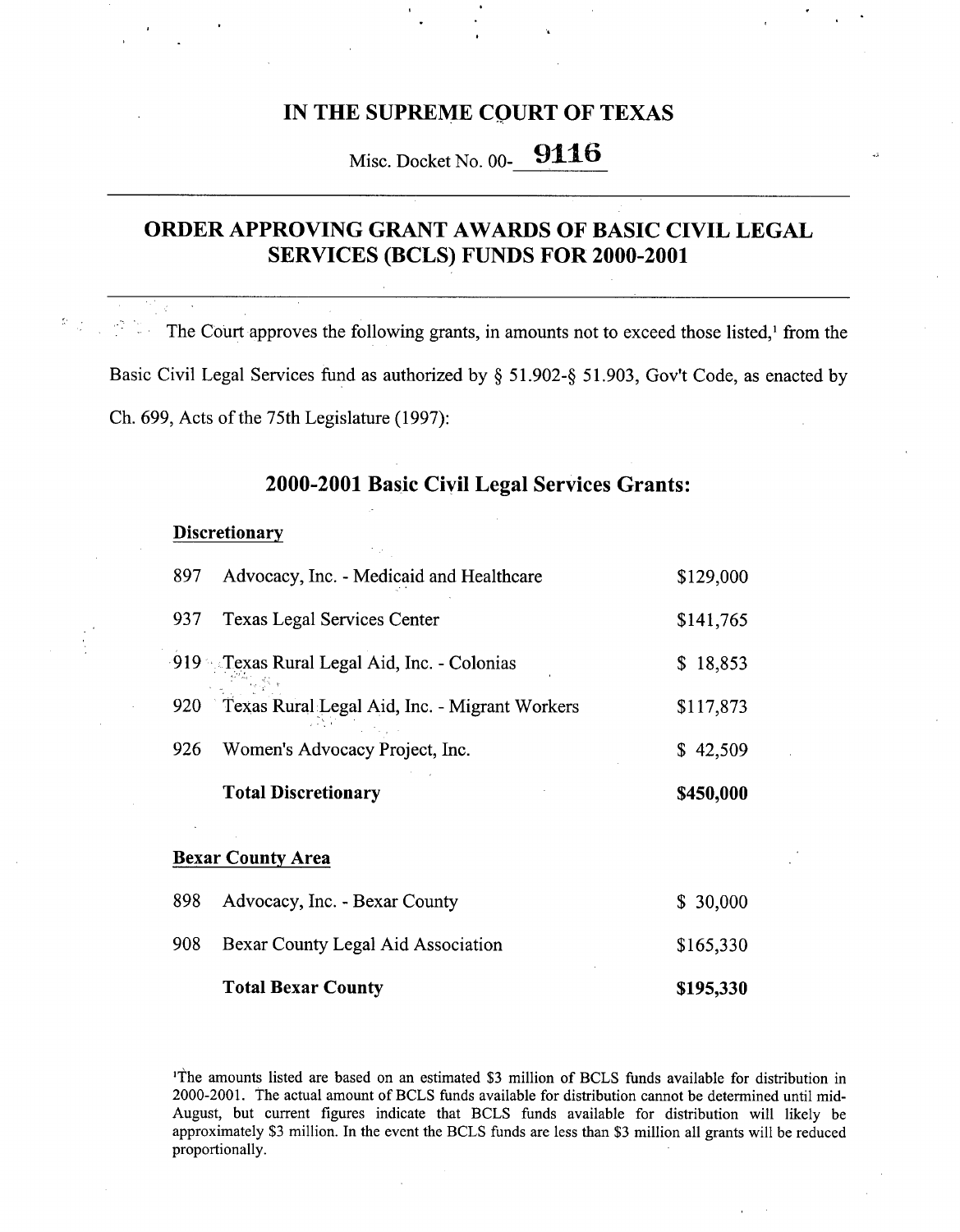# Central Texas Area

|     | 936 Legal Aid of Central Texas                | \$139,555 |
|-----|-----------------------------------------------|-----------|
| 952 | Political Asylum Project of Austin            | \$22,115  |
|     | <b>Total Central Texas</b>                    | \$161,670 |
|     | <b>Coastal Bend Area</b>                      |           |
| 902 | Advocacy, Inc. - Coastal Bend                 | \$34,200  |
| 915 | <b>Coastal Bend Legal Services</b>            | \$110,640 |
|     | <b>Total Coastal Bend</b>                     | \$144,840 |
|     | <b>East Texas Area</b>                        |           |
| 899 | Advocacy, Inc. - East Texas                   | \$24,000  |
| 928 | Catholic Charities - Dallas                   | \$12,600  |
| 923 | East Texas Legal Services, Inc.               | \$241,605 |
|     | <b>Total East Texas</b>                       | \$278,205 |
|     | El Paso Area                                  |           |
| 900 | Advocacy, Inc. - El Paso                      | \$18,900  |
| 953 | El Paso Legal Assistance Society, Inc.        | \$94,290  |
| 918 | Texas Rural Legal Aid, Inc. - Garment Workers | \$18,900  |

 $\frac{1}{2}$ 

**Total El Paso \$132,090** 

Misc. Docket No. 00 - **9116**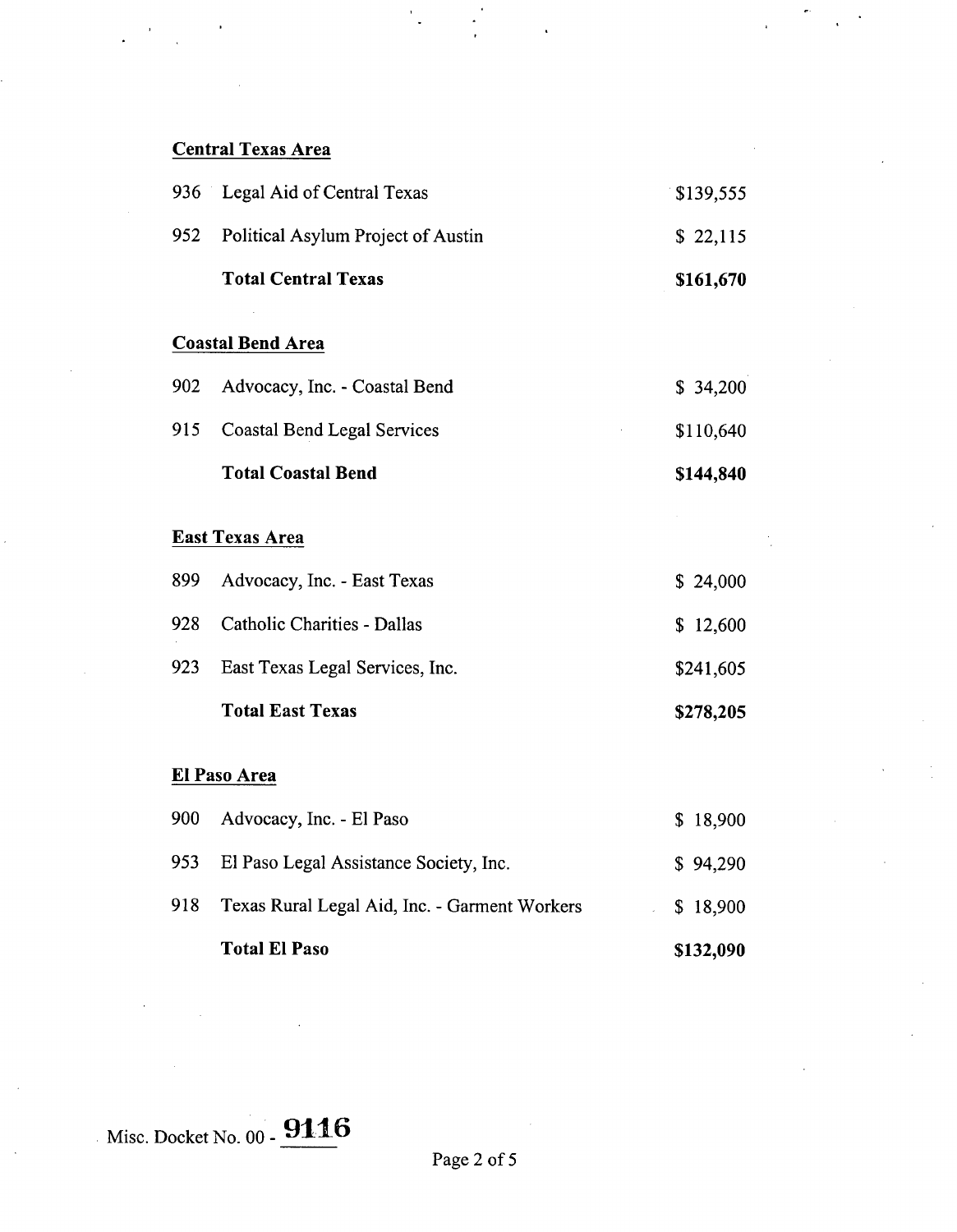# Gulf Coast Area

| 901  | Advocacy, Inc. - Gulf Coast                                                                                                                  | \$35,525                         |
|------|----------------------------------------------------------------------------------------------------------------------------------------------|----------------------------------|
| .907 | Aid to Victims of Domestic Abuse                                                                                                             | \$43,300                         |
| 929  | Brazos County Civil Legal Aid Referral                                                                                                       | \$<br>4,300                      |
| 938  | <b>Gulf Coast Legal Foundation</b>                                                                                                           | \$309,600                        |
| 942  | Houston Immigration Coalition:<br>Catholic Charities - Galveston<br><b>YMCA</b> International<br><b>Total Houston Immigration Coalition:</b> | \$21,250<br>\$20,400<br>\$41,650 |
| 911  | Houston Volunteer Lawyers Program                                                                                                            | \$54,000                         |
| 894  | <b>NAACP</b> - Houston                                                                                                                       | \$28,000                         |
|      | <b>Total Gulf Coast</b>                                                                                                                      | \$516,375                        |
|      | <b>Heart of Texas Area</b>                                                                                                                   |                                  |
| 839  | Heart of Texas Legal Services                                                                                                                | \$52,785                         |
|      | <b>Total Heart of Texas</b>                                                                                                                  | \$52,785                         |
|      | <b>North Texas Area</b>                                                                                                                      |                                  |
| 832  | Catholic Charities - Dallas                                                                                                                  | \$22,400                         |
| 824  | Dallas Bar Association Community Service Fund                                                                                                | \$20,000                         |
| 825  | Housing Crisis Center                                                                                                                        | \$ 20,000                        |
| 846  | Legal Services of North Texas                                                                                                                | \$186,990                        |
|      | <b>Total North Texas</b>                                                                                                                     | \$249,390                        |

# Misc. Docket No. 00 - 9116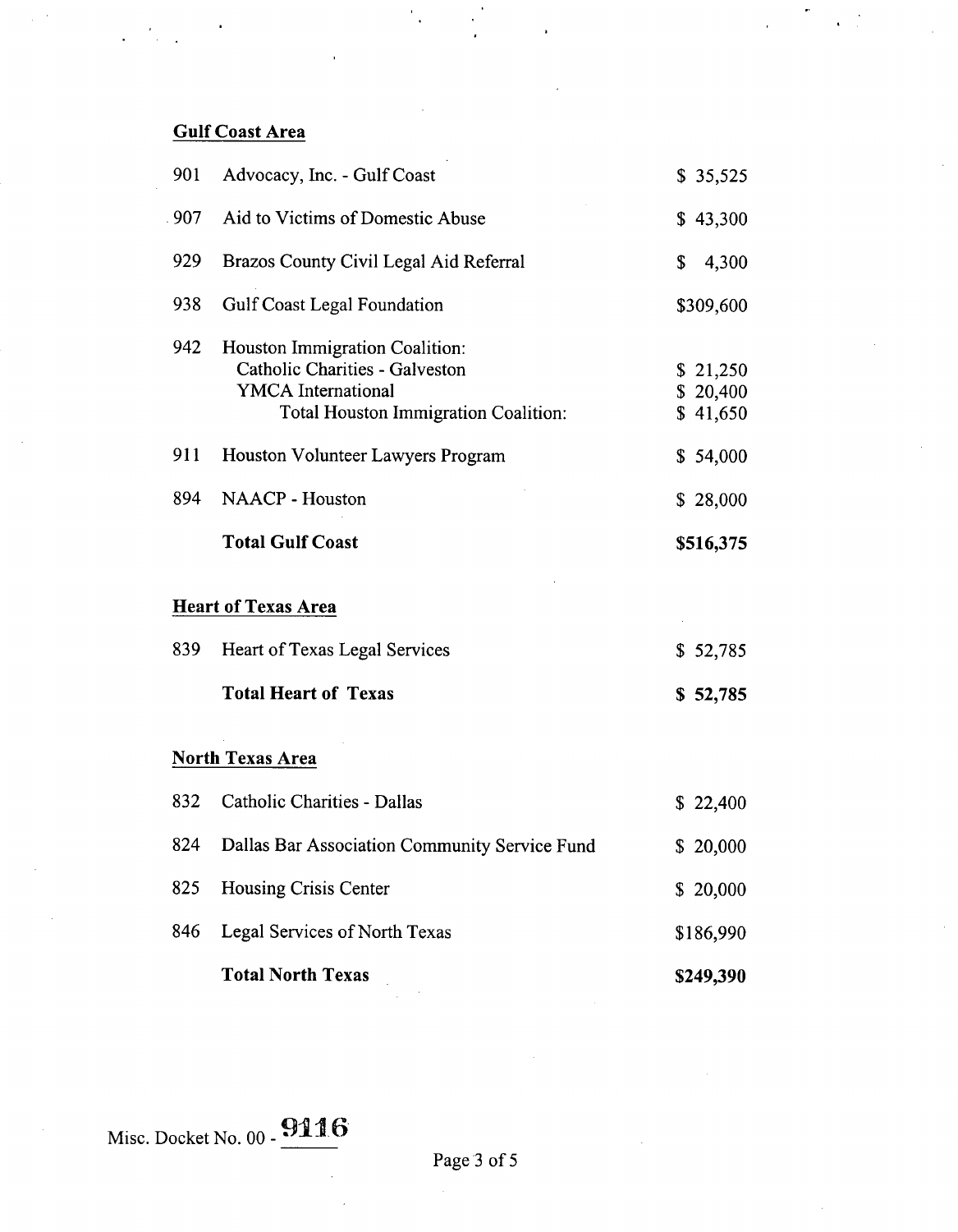## **Southwest/Rio Grande Valley**

| 873 | Advocacy, Inc. - South Texas              | \$23,100  |
|-----|-------------------------------------------|-----------|
| 858 | Texas Rural Legal Aid, Inc. - Demographic | \$370,365 |
|     | <b>Total Southwest/Rio Grande Valley</b>  | \$393,465 |
|     | <b>West Texas Area</b>                    |           |
| 874 | Advocacy, Inc. - West Texas               | \$18,750  |

| <b>Grand Total</b> |                                    | \$3,000,000 |
|--------------------|------------------------------------|-------------|
|                    | t,<br><b>Total Low-Income</b>      | \$2,550,000 |
|                    | <b>Total West Texas</b>            | \$425,850   |
| 864                | West Texas Legal Services          | \$379,950   |
| 823                | <b>NAACP</b> - Fort Worth          | 8,400<br>\$ |
| 851                | Legal Aid Society of Lubbock, Inc. | 18,750<br>S |

Signed the  $14^{\frac{1}{2}}$  day of  $A_{\frac{1}{2}}$   $\alpha s b$  . 2000.

R. Plilli Thomas s

Thomas R. Phillips, Chief Justice

Nathan L. Hecht, Justice

rL, Craig T. Enoch, Justice

Misc. Docket No. 00 - 9116

Page 4 of 5

 $\bar{z}$